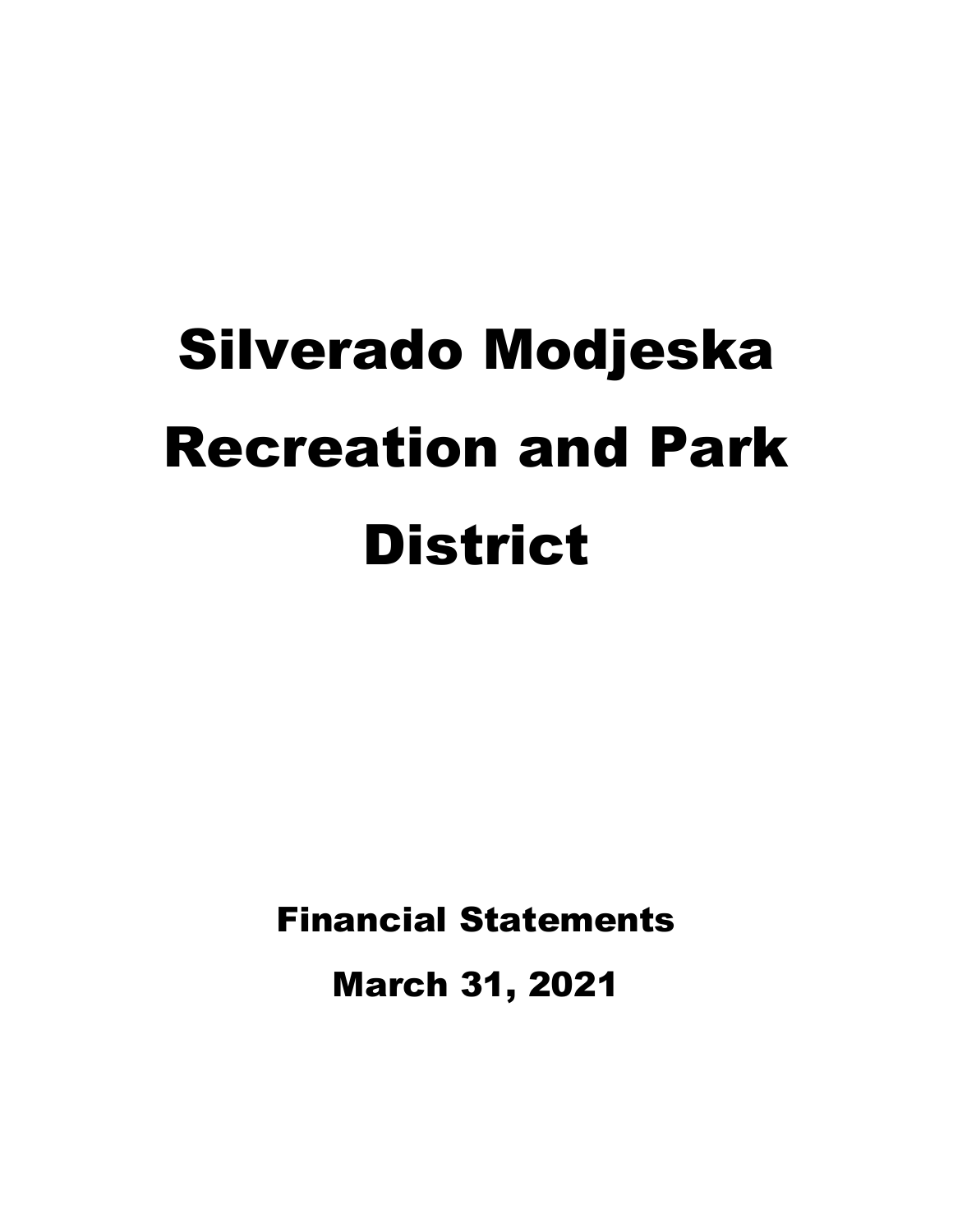#### 8:38 AM Silverado Modjeska Recreation & Parks District 06/21/21 **Profit & Loss** Accrual Basis **March 2021**

|                                                                                  | <b>Mar 21</b>  | Jul '20 - Mar 21      |
|----------------------------------------------------------------------------------|----------------|-----------------------|
| Income                                                                           |                |                       |
| 60000 · Recreation Program Income                                                |                |                       |
| 60001 Instructor Fees                                                            | 0.00           | 184.80                |
| 60005 Sticker Sales                                                              | 0.00           | 70.00                 |
| 60007 · Flea Market                                                              | 190.00         | 190.00                |
| 60000 · Recreation Program Income - Other                                        | 0.00           | 5.00                  |
| Total 60000 · Recreation Program Income                                          | 190.00         | 449.80                |
| 6210 · Property Taxes - Current Secured                                          | 0.00           | 13,646.10             |
| 6220 · Property Taxes-Curr Unsecured                                             | 0.00           | 561.77                |
| 6280 · Property Tax-Curr Supplemental                                            | 0.00           | 280.40                |
| 6290 Other Taxes                                                                 | 0.00           | 58,386.68             |
| 6300 · Property Taxes-Prior Supplement<br>6540 · Penalties & Costs on Deling Tax | 0.00<br>0.00   | 16.95<br>4.38         |
| 6610 Interest                                                                    | 0.00           | 409.77                |
| 6620 · Rents and Concessions                                                     |                |                       |
| 6621 · Weddings                                                                  | 0.00           | $-900.00$             |
| 6620 · Rents and Concessions - Other                                             | 350.00         | 820.00                |
| Total 6620 Rents and Concessions                                                 | 350.00         | $-80.00$              |
| 6690 · State-Homeowners PR Tax Relief                                            | 0.00           | 54.31                 |
| 7960 Donations/Gifts                                                             | 1,801.00       | 2,034.89              |
|                                                                                  |                |                       |
| 9000 · Chili Cookoff Fundraiser<br><b>Donations</b>                              | 0.00           | 120.00                |
| Total 9000 Chili Cookoff Fundraiser                                              | 0.00           | 120.00                |
| <b>Total Income</b>                                                              | 2,341.00       |                       |
|                                                                                  |                | 75,885.05             |
| <b>Expense</b>                                                                   |                |                       |
| 0702 · Telephone                                                                 | 284.30<br>0.00 | 3,238.75<br>11,781.00 |
| 1100 · Insurance<br>1400 · Maintenance - Bldgs & Improvs                         |                |                       |
| 14001 · Landscaping                                                              | 0.00           | 4,010.00              |
| 14002 · Repairs & Renovations (Minor)                                            | 49.00          | 3,752.40              |
| Total 1400 · Maintenance - Bldgs & Improvs                                       | 49.00          | 7,762.40              |
| 1500 Donations                                                                   | 0.00           | -450.00               |
|                                                                                  |                |                       |
| 1600 · Memberships                                                               | 0.00           | 1,278.80              |
| 1700 · Miscellaneous Expense                                                     | 0.00           | 136.00                |
| 1800 · Office Expense                                                            | 0.00           | 805.90                |
| 1803 · Postage                                                                   | 7.35           | 102.00                |
| 1900 · Professional/Specialized Srvcs                                            |                |                       |
| 19001 Audit Services                                                             | 0.00           | 6,500.00              |
| 19002 · Legal Services                                                           | 0.00           | 660.00                |
| 19005 · Administrative<br>19006 · Bookkeeping                                    | 0.00<br>671.25 | 855.00<br>5,260.90    |
| 19007 · Instructor Fees                                                          | 0.00           | 0.00                  |
| 19008 Caretaker                                                                  | 0.00           | 2,691.25              |
| 19009 · Website Maintenance                                                      | 0.00           | 972.25                |
| 1900 · Professional/Specialized Srvcs - Other                                    | 0.00           | 35.05                 |
| Total 1900 · Professional/Specialized Srvcs                                      | 671.25         | 16,974.45             |
| 1912 · Investment Administrative Fees                                            | 0.00           | 26.11                 |
| 2400 · Special Deparmental Expense                                               | 0.00           | 1,389.21              |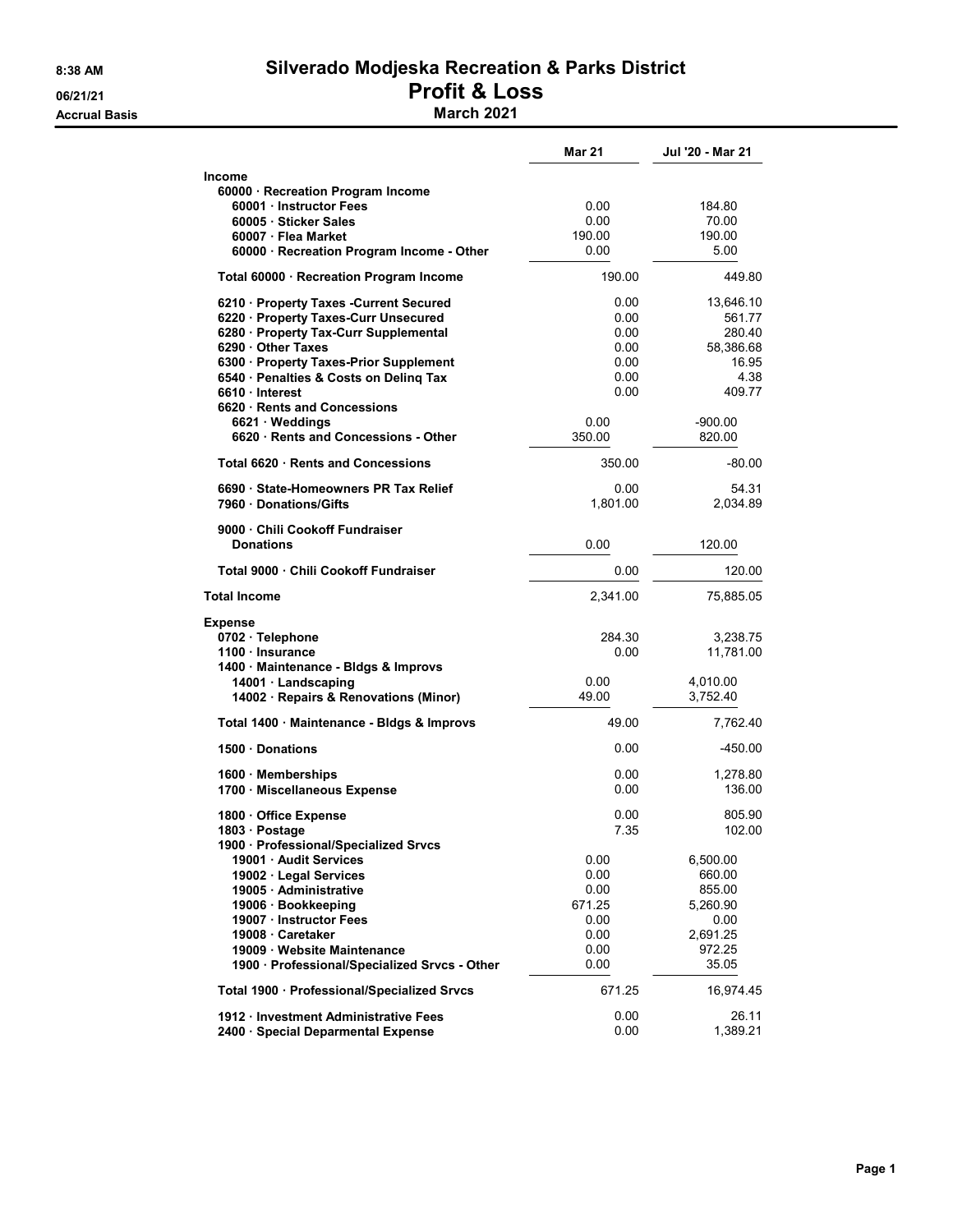# 8:38 AM Silverado Modjeska Recreation & Parks District 06/21/21<br>
Accrual Basis<br>
Accrual Basis<br>
March 2021

|                               | <b>Mar 21</b> | Jul '20 - Mar 21 |
|-------------------------------|---------------|------------------|
| 2800 Utilities                |               |                  |
| 28001 Electricity             | 52.46         | 500.65           |
| 28002 · Waste Disposal        | 374.43        | 3,408.40         |
| 28003 Portable Toilets/Septic | 190.00        | 1.520.00         |
| 28005 Water                   | 104.75        | 4,472.28         |
| Total 2800 Utilities          | 721.64        | 9,901.33         |
| <b>Total Expense</b>          | 1,733.54      | 52.945.95        |
| Net Income                    | 607.46        | 22,939.10        |
|                               |               |                  |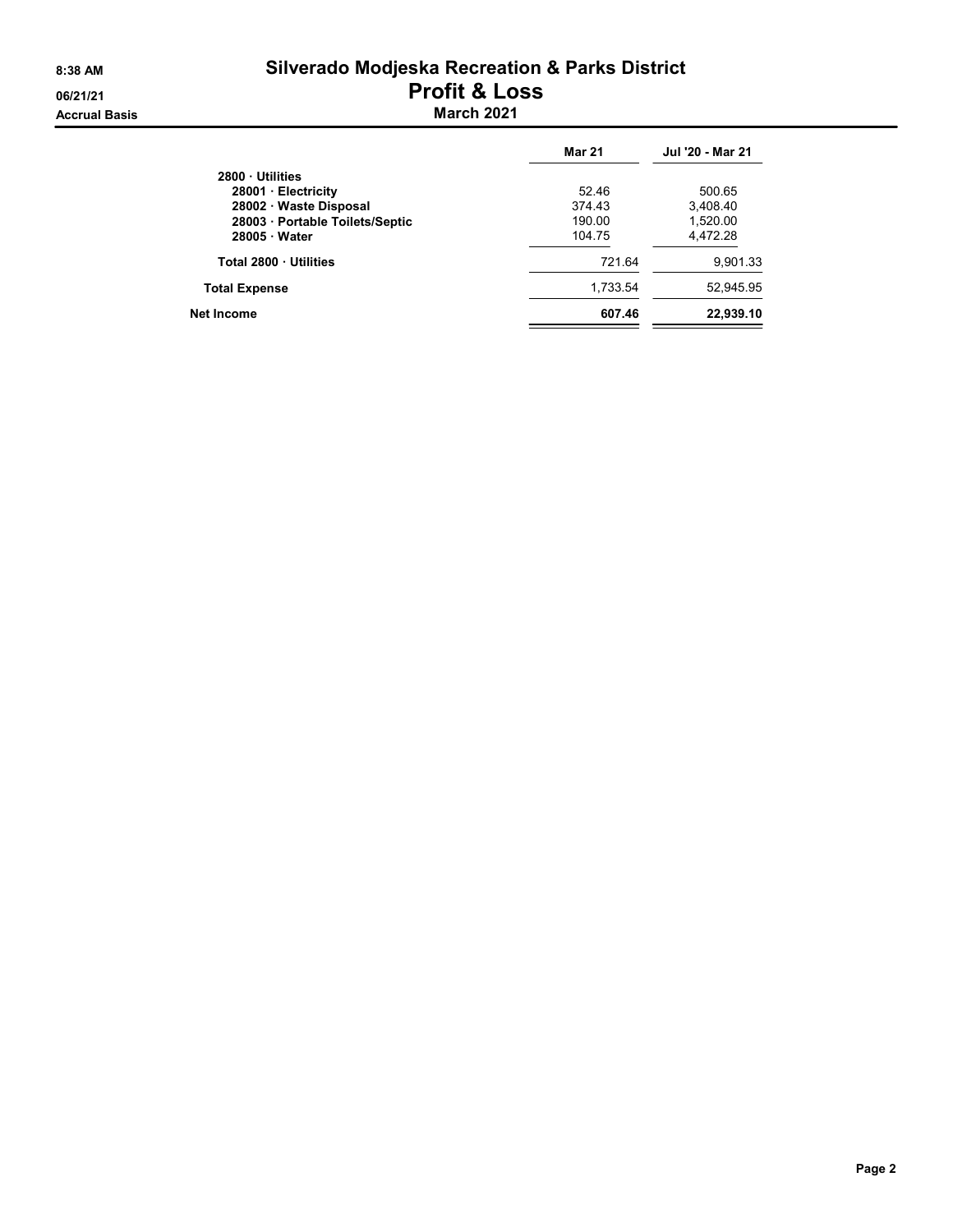# 06/21/21 **Profit & Loss**

Accrual Basis **Accrual Basis Accrual Basis July 2020 through March 2021** 

|                                                                                                    | <b>Jul 20</b>      | Aug 20          | Sep 20         | <b>Oct 20</b>   | <b>Nov 20</b>    | <b>Dec 20</b>      |
|----------------------------------------------------------------------------------------------------|--------------------|-----------------|----------------|-----------------|------------------|--------------------|
| <b>Income</b><br>60000 · Recreation Program Income                                                 |                    |                 |                |                 |                  |                    |
| 60001 Instructor Fees                                                                              | 0.00               | 0.00            | 0.00           | 70.80           | 0.00             | 0.00               |
| 60005 · Sticker Sales                                                                              | 0.00               | 0.00            | 0.00           | 45.00           | 25.00            | 0.00               |
| 60007 · Flea Market                                                                                | 0.00               | 0.00            | 0.00           | 0.00            | 0.00             | 0.00               |
| 60000 · Recreation Program Income - Other                                                          | 0.00               | 0.00            | 0.00           | 0.00            | 0.00             | 5.00               |
| Total 60000 · Recreation Program Income                                                            | 0.00               | 0.00            | 0.00           | 115.80          | 25.00            | 5.00               |
| 6210 · Property Taxes -Current Secured                                                             | 413.65             | 0.00            | 0.00           | 0.00            | 4,048.20         | 7,950.43           |
| 6220 · Property Taxes-Curr Unsecured                                                               | 0.00               | 0.00            | 318.40         | 0.00            | 0.00             | 0.00               |
| 6280 · Property Tax-Curr Supplemental                                                              | 63.83              | 8.38            | 6.30           | 25.67           | 35.14            | 37.28              |
| 6290 Other Taxes                                                                                   | 0.00               | 0.00            | 0.00           | 0.00            | 0.00             | 50,373.92          |
| 6300 · Property Taxes-Prior Supplement                                                             | 16.95              | 0.00            | 0.00           | 0.00            | 0.00             | 0.00               |
| 6540 · Penalties & Costs on Delinq Tax                                                             | 4.38               | 0.00            | 0.00           | 0.00            | 0.00             | 0.00               |
| 6610 Interest                                                                                      | 0.00               | 62.29           | 58.54          | 52.77           | 51.83            | 49.71              |
| 6620 · Rents and Concessions                                                                       |                    |                 |                |                 |                  |                    |
| 6621 Weddings                                                                                      | 0.00               | 0.00            | 0.00           | $-900.00$       | 0.00             | 0.00               |
| 6620 · Rents and Concessions - Other                                                               | 0.00               | 0.00            | 0.00           | 350.00          | 0.00             | 0.00               |
| Total 6620 Rents and Concessions                                                                   | 0.00               | 0.00            | 0.00           | $-550.00$       | 0.00             | 0.00               |
| 6690 · State-Homeowners PR Tax Relief                                                              | 0.00               | 0.00            | 0.00           | 0.00            | 0.00             | 16.30              |
| 7960 Donations/Gifts                                                                               | 0.00               | 0.00            | 0.00           | 33.89           | 0.00             | 0.00               |
| 9000 Chili Cookoff Fundraiser                                                                      |                    |                 |                |                 |                  |                    |
| <b>Donations</b>                                                                                   | 0.00               | 0.00            | 120.00         | 0.00            | 0.00             | 0.00               |
| Total 9000 Chili Cookoff Fundraiser                                                                | 0.00               | 0.00            | 120.00         | 0.00            | 0.00             | 0.00               |
| <b>Total Income</b>                                                                                | 498.81             | 70.67           | 503.24         | $-321.87$       | 4.160.17         | 58,432.64          |
| <b>Expense</b><br>0702 · Telephone<br>1100 · Insurance                                             | 360.62<br>5,890.50 | 360.57<br>0.00  | 360.80<br>0.00 | 361.41<br>0.00  | 375.38<br>0.00   | 474.14<br>5,890.50 |
| 1400 Maintenance - Bldgs & Improvs<br>14001 · Landscaping<br>14002 · Repairs & Renovations (Minor) | 600.00<br>455.40   | 600.00<br>40.00 | 0.00<br>40.00  | 860.00<br>91.86 | 600.00<br>599.93 | 450.00<br>49.00    |
| Total 1400 · Maintenance - Bldgs & Improvs                                                         | 1,055.40           | 640.00          | 40.00          | 951.86          | 1,199.93         | 499.00             |
| 1500 Donations                                                                                     | $-450.00$          | 0.00            | 0.00           | 0.00            | 0.00             | 0.00               |
| 1600 Memberships                                                                                   | 849.80             | $-50.00$        | 0.00           | 479.00          | 0.00             | 0.00               |
| 1700 · Miscellaneous Expense                                                                       | 0.00               | 136.00          | 0.00           | 0.00            | 0.00             | 0.00               |
| 1800 · Office Expense<br>1803 · Postage                                                            | 0.00<br>0.00       | 136.58<br>0.00  | 0.00<br>0.00   | 0.00<br>0.00    | 61.88<br>53.85   | 0.00<br>27.50      |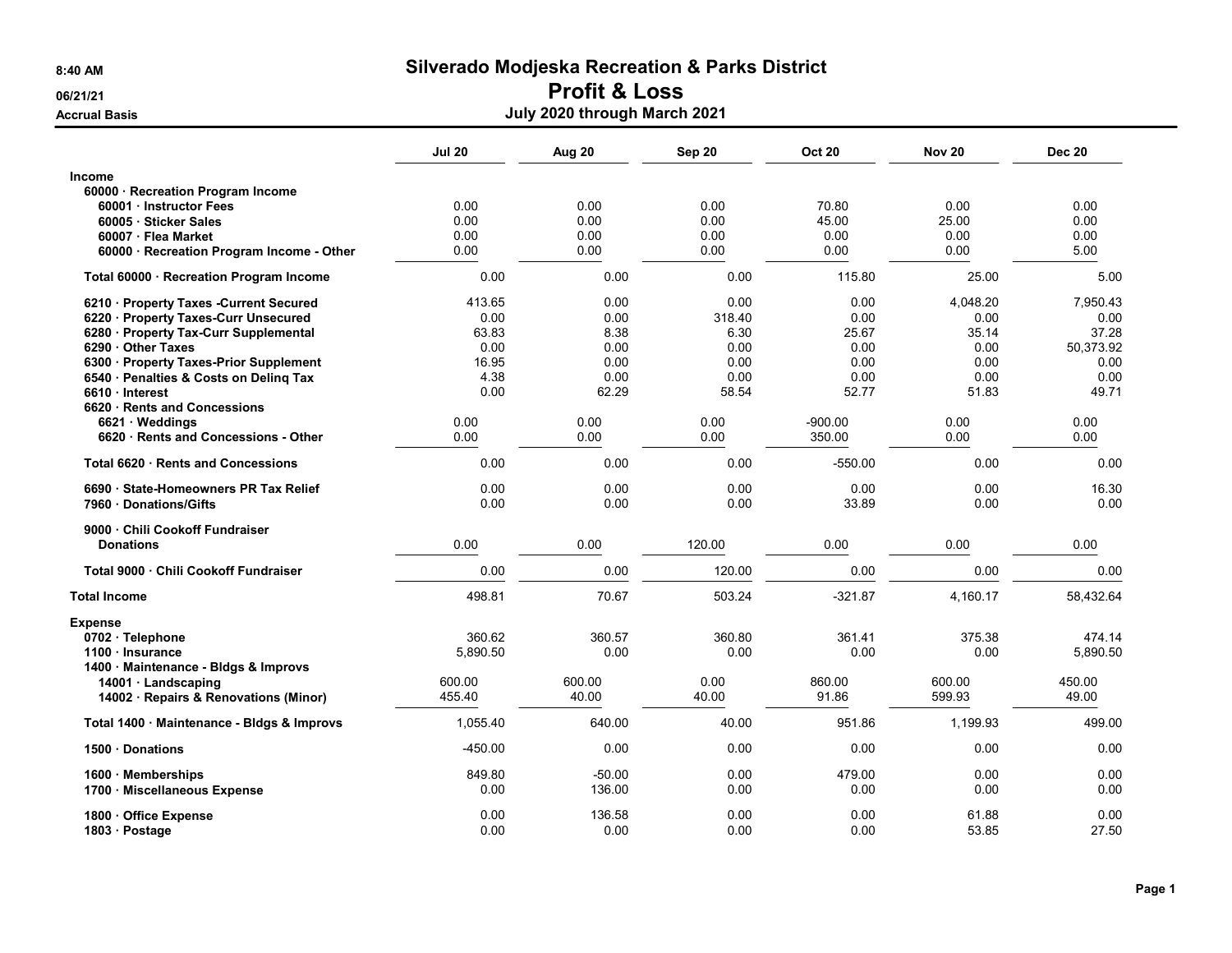## 06/21/21 **Profit & Loss**

#### **Accrual Basis**

|  | July 2020 through March 2021 |  |
|--|------------------------------|--|
|  |                              |  |

|                                                      | <b>Jul 20</b> | Aug 20      | Sep 20      | <b>Oct 20</b> | <b>Nov 20</b> | <b>Dec 20</b> |
|------------------------------------------------------|---------------|-------------|-------------|---------------|---------------|---------------|
| 1900 Professional/Specialized Srvcs                  |               |             |             |               |               |               |
| 19001 Audit Services                                 | 0.00          | 0.00        | 0.00        | 0.00          | 0.00          | 0.00          |
| 19002 · Legal Services                               | 0.00          | 0.00        | 0.00        | 0.00          | 0.00          | 0.00          |
| 19005 Administrative                                 | 0.00          | 0.00        | 220.00      | 385.00        | 0.00          | 250.00        |
| 19006 · Bookkeeping                                  | 420.00        | 490.00      | 420.00      | 525.00        | 676.25        | 1,105.00      |
| 19007 · Instructor Fees                              | 0.00          | 0.00        | 0.00        | 0.00          | 0.00          | 0.00          |
| 19008 · Caretaker                                    | 247.50        | 0.00        | 0.00        | 2,193.75      | 0.00          | 250.00        |
| 19009 · Website Maintenance                          | 33.00         | 43.50       | 775.75      | 0.00          | 27.75         | 30.00         |
| 1900 · Professional/Specialized Srvcs - Other        | 0.56          | 0.00        | 0.80        | 0.00          | 10.12         | 19.88         |
| Total 1900 · Professional/Specialized Srvcs          | 701.06        | 533.50      | 1,416.55    | 3,103.75      | 714.12        | 1,654.88      |
| 1912 Investment Administrative Fees                  | 0.00          | 3.01        | 3.02        | 2.94          | 3.20          | 3.26          |
| 2400 · Special Deparmental Expense<br>2800 Utilities | 0.00          | 0.00        | 0.00        | 0.00          | 0.00          | 0.00          |
| 28001 · Electricity                                  | 59.36         | 55.88       | 65.61       | 58.64         | 53.01         | 58.27         |
| 28002 · Waste Disposal                               | 362.37        | 362.36      | 416.19      | 362.36        | 362.35        | 137.81        |
| 28003 · Portable Toilets/Septic                      | 190.00        | 0.00        | 190.00      | 190.00        | 190.00        | 190.00        |
| $28005 \cdot Water$                                  | 290.81        | 415.56      | 624.24      | 868.37        | 1,191.50      | 1,009.05      |
| Total 2800 · Utilities                               | 902.54        | 833.80      | 1,296.04    | 1,479.37      | 1,796.86      | 1,395.13      |
| <b>Total Expense</b>                                 | 9,309.92      | 2,593.46    | 3,116.41    | 6,378.33      | 4,205.22      | 9,944.41      |
| Net Income                                           | $-8,811.11$   | $-2,522.79$ | $-2,613.17$ | $-6,700.20$   | -45.05        | 48,488.23     |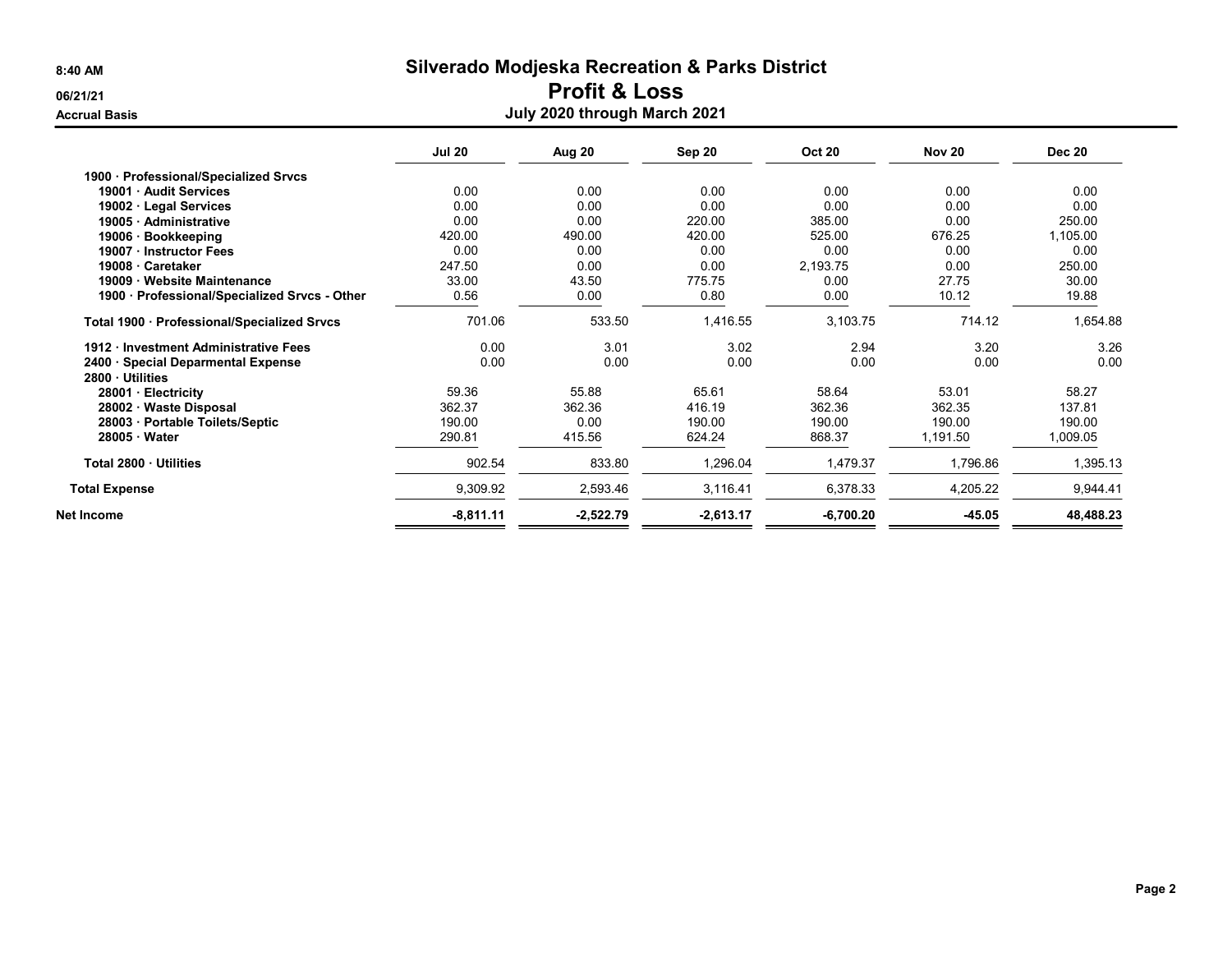# 06/21/21 **Profit & Loss**

| <b>Accrual Basis</b>                       | July 2020 through March 2021 |                   |               |              |  |  |
|--------------------------------------------|------------------------------|-------------------|---------------|--------------|--|--|
|                                            | <b>Jan 21</b>                | Feb <sub>21</sub> | <b>Mar 21</b> | <b>TOTAL</b> |  |  |
| <b>Income</b>                              |                              |                   |               |              |  |  |
| 60000 · Recreation Program Income          |                              |                   |               |              |  |  |
| 60001 Instructor Fees                      | 114.00                       | 0.00              | 0.00          | 184.80       |  |  |
| 60005 · Sticker Sales                      | 0.00                         | 0.00              | 0.00          | 70.00        |  |  |
| 60007 · Flea Market                        | 0.00                         | 0.00              | 190.00        | 190.00       |  |  |
| 60000 · Recreation Program Income - Other  | 0.00                         | 0.00              | 0.00          | 5.00         |  |  |
| Total 60000 · Recreation Program Income    | 114.00                       | 0.00              | 190.00        | 449.80       |  |  |
| 6210 · Property Taxes - Current Secured    | 1,233.82                     | 0.00              | 0.00          | 13,646.10    |  |  |
| 6220 · Property Taxes-Curr Unsecured       | 243.37                       | 0.00              | 0.00          | 561.77       |  |  |
| 6280 · Property Tax-Curr Supplemental      | 85.91                        | 17.89             | 0.00          | 280.40       |  |  |
| 6290 Other Taxes                           | 0.00                         | 8,012.76          | 0.00          | 58,386.68    |  |  |
| 6300 · Property Taxes-Prior Supplement     | 0.00                         | 0.00              | 0.00          | 16.95        |  |  |
| 6540 · Penalties & Costs on Deling Tax     | 0.00                         | 0.00              | 0.00          | 4.38         |  |  |
| 6610 Interest                              | 58.82                        | 75.81             | 0.00          | 409.77       |  |  |
| 6620 Rents and Concessions                 |                              |                   |               |              |  |  |
| $6621 \cdot W$ eddings                     | 0.00                         | 0.00              | 0.00          | $-900.00$    |  |  |
| 6620 · Rents and Concessions - Other       | 0.00                         | 120.00            | 350.00        | 820.00       |  |  |
| Total 6620 · Rents and Concessions         | 0.00                         | 120.00            | 350.00        | $-80.00$     |  |  |
| 6690 State-Homeowners PR Tax Relief        | 38.01                        | 0.00              | 0.00          | 54.31        |  |  |
| 7960 Donations/Gifts                       | 200.00                       | 0.00              | 1,801.00      | 2,034.89     |  |  |
| 9000 Chili Cookoff Fundraiser              |                              |                   |               |              |  |  |
| <b>Donations</b>                           | 0.00                         | 0.00              | 0.00          | 120.00       |  |  |
| Total 9000 Chili Cookoff Fundraiser        | 0.00                         | 0.00              | 0.00          | 120.00       |  |  |
| <b>Total Income</b>                        | 1,973.93                     | 8,226.46          | 2,341.00      | 75,885.05    |  |  |
| <b>Expense</b>                             |                              |                   |               |              |  |  |
| 0702 · Telephone                           | 275.83                       | 385.70            | 284.30        | 3,238.75     |  |  |
| 1100 Insurance                             | 0.00                         | 0.00              | 0.00          | 11,781.00    |  |  |
| 1400 · Maintenance - Bldgs & Improvs       |                              |                   |               |              |  |  |
| $14001 \cdot$ Landscaping                  | 0.00                         | 900.00            | 0.00          | 4,010.00     |  |  |
| 14002 · Repairs & Renovations (Minor)      | 2,378.21                     | 49.00             | 49.00         | 3,752.40     |  |  |
| Total 1400 · Maintenance - Bldgs & Improvs | 2,378.21                     | 949.00            | 49.00         | 7,762.40     |  |  |
| 1500 Donations                             | 0.00                         | 0.00              | 0.00          | $-450.00$    |  |  |
| 1600 Memberships                           | 0.00                         | 0.00              | 0.00          | 1,278.80     |  |  |
| 1700 · Miscellaneous Expense               | 0.00                         | 0.00              | 0.00          | 136.00       |  |  |
| 1800 Office Expense                        | 277.36                       | 330.08            | 0.00          | 805.90       |  |  |
| 1803 · Postage                             | 13.30                        | 0.00              | 7.35          | 102.00       |  |  |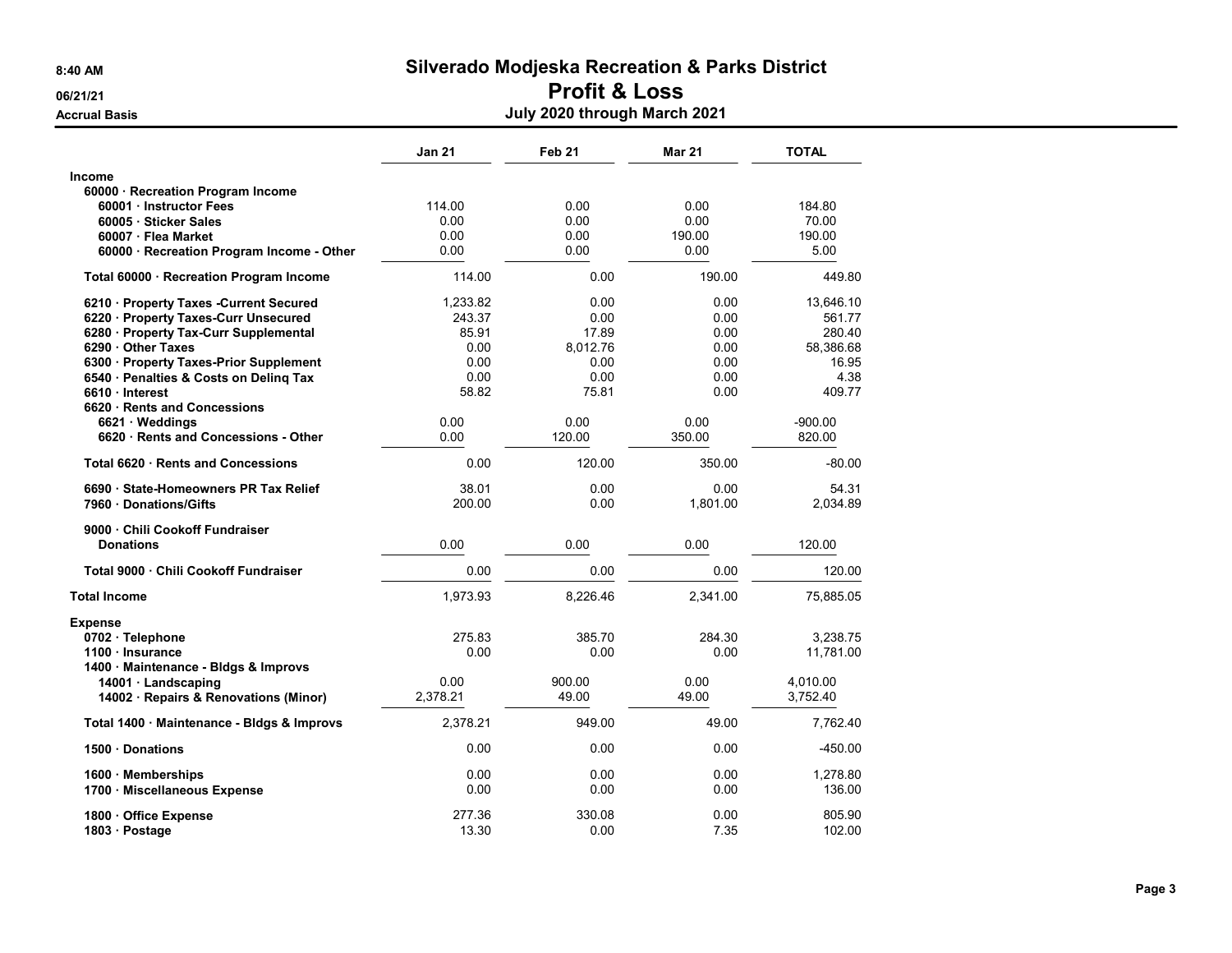# 06/21/21 **Profit & Loss**

| <b>Accrual Basis</b>                          |               | July 2020 through March 2021 |               |              |  |
|-----------------------------------------------|---------------|------------------------------|---------------|--------------|--|
|                                               | <b>Jan 21</b> | Feb 21                       | <b>Mar 21</b> | <b>TOTAL</b> |  |
| 1900 · Professional/Specialized Srvcs         |               |                              |               |              |  |
| 19001 · Audit Services                        | 0.00          | 6,500.00                     | 0.00          | 6,500.00     |  |
| 19002 · Legal Services                        | 0.00          | 660.00                       | 0.00          | 660.00       |  |
| 19005 · Administrative                        | 0.00          | 0.00                         | 0.00          | 855.00       |  |
| 19006 · Bookkeeping                           | 953.40        | 0.00                         | 671.25        | 5,260.90     |  |
| 19007 · Instructor Fees                       | 114.00        | $-114.00$                    | 0.00          | 0.00         |  |
| 19008 Caretaker                               | 0.00          | 0.00                         | 0.00          | 2,691.25     |  |
| 19009 · Website Maintenance                   | 0.00          | 62.25                        | 0.00          | 972.25       |  |
| 1900 · Professional/Specialized Srvcs - Other | 3.69          | 0.00                         | 0.00          | 35.05        |  |
| Total 1900 · Professional/Specialized Srvcs   | 1,071.09      | 7.108.25                     | 671.25        | 16,974.45    |  |
| 1912 Investment Administrative Fees           | 4.24          | 6.44                         | 0.00          | 26.11        |  |
| 2400 · Special Deparmental Expense            | 0.00          | 1,389.21                     | 0.00          | 1,389.21     |  |
| 2800 Utilities                                |               |                              |               |              |  |
| 28001 · Electricity                           | 48.71         | 48.71                        | 52.46         | 500.65       |  |
| 28002 · Waste Disposal                        | 668.14        | 362.39                       | 374.43        | 3.408.40     |  |
| 28003 · Portable Toilets/Septic               | 190.00        | 190.00                       | 190.00        | 1.520.00     |  |
| 28005 Water                                   | 298.44        | $-330.44$                    | 104.75        | 4,472.28     |  |
| Total 2800 Utilities                          | 1,205.29      | 270.66                       | 721.64        | 9,901.33     |  |
| <b>Total Expense</b>                          | 5,225.32      | 10.439.34                    | 1.733.54      | 52,945.95    |  |
| <b>Net Income</b>                             | $-3,251.39$   | $-2,212.88$                  | 607.46        | 22,939.10    |  |

#### Page 4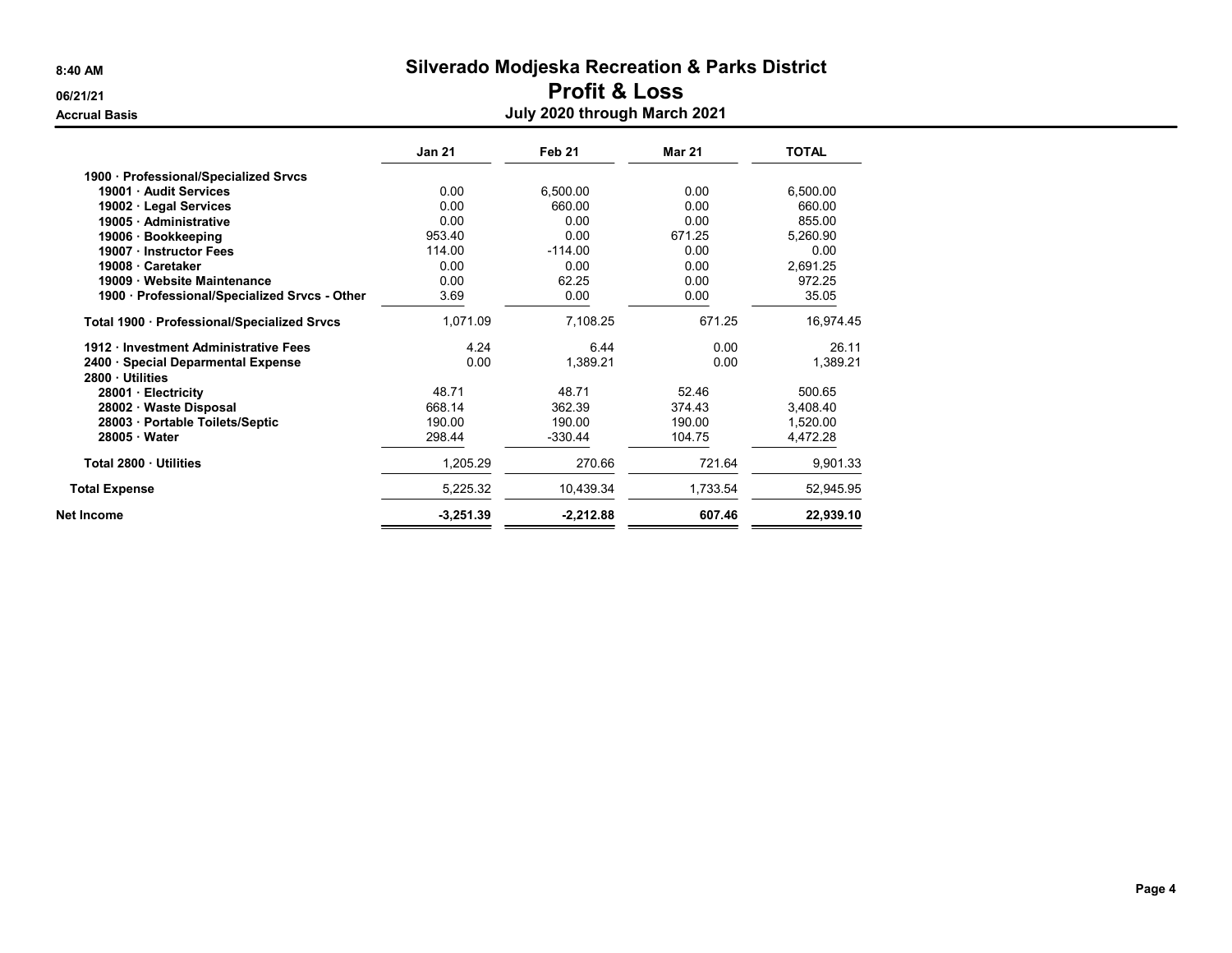## 8:41 AM Silverado Modjeska Recreation & Parks District 06/21/21 **Balance Sheet Cash Basis** Cash Basis **As of March 31, 2021**

|                                                                                                                                                                  | Mar 31, 21                             |
|------------------------------------------------------------------------------------------------------------------------------------------------------------------|----------------------------------------|
| <b>ASSETS</b><br><b>Current Assets</b><br><b>Checking/Savings</b><br>8010 · County Checking Account<br>8020 · BofA Rec Checking Account                          | 137,088.35<br>141,521.01               |
| <b>Total Checking/Savings</b>                                                                                                                                    | 278,609.36                             |
| <b>Other Current Assets</b><br>8250 · Interest Receivable                                                                                                        | 125.67                                 |
| <b>Total Other Current Assets</b>                                                                                                                                | 125.67                                 |
| <b>Total Current Assets</b>                                                                                                                                      | 278,735.03                             |
| <b>Other Assets</b><br>8211 Interfund Receivable<br>82111 · Loan to SCC (2nd Loan)<br>8211 Interfund Receivable - Other                                          | 66,447.95<br>66,048.00                 |
| Total 8211 Interfund Receivable                                                                                                                                  | 132,495.95                             |
| <b>Total Other Assets</b>                                                                                                                                        | 132,495.95                             |
| <b>TOTAL ASSETS</b>                                                                                                                                              | 411,230.98                             |
| <b>LIABILITIES &amp; EQUITY</b><br>Liabilities<br><b>Current Liabilities</b><br><b>Accounts Payable</b><br>9010 · Accounts Payable<br>9025 · Stale Dated Payable | -9.16<br>50.00                         |
| <b>Total Accounts Payable</b>                                                                                                                                    | 40.84                                  |
| <b>Other Current Liabilities</b><br>9001 CAPRI Stage Repair Funds<br>9120 Development Deposits                                                                   | 8,584.88<br>13,600.00                  |
| <b>Total Other Current Liabilities</b>                                                                                                                           | 22,184.88                              |
| <b>Total Current Liabilities</b>                                                                                                                                 | 22,225.72                              |
| <b>Total Liabilities</b>                                                                                                                                         | 22,225.72                              |
| Equity<br>3900 · Retained Earnings<br>9990 Fund Balance-Unrestricted<br><b>Net Income</b>                                                                        | $-2,977.99$<br>369,524.42<br>22,458.83 |
| <b>Total Equity</b>                                                                                                                                              | 389,005.26                             |
| TOTAL LIABILITIES & EQUITY                                                                                                                                       | 411,230.98                             |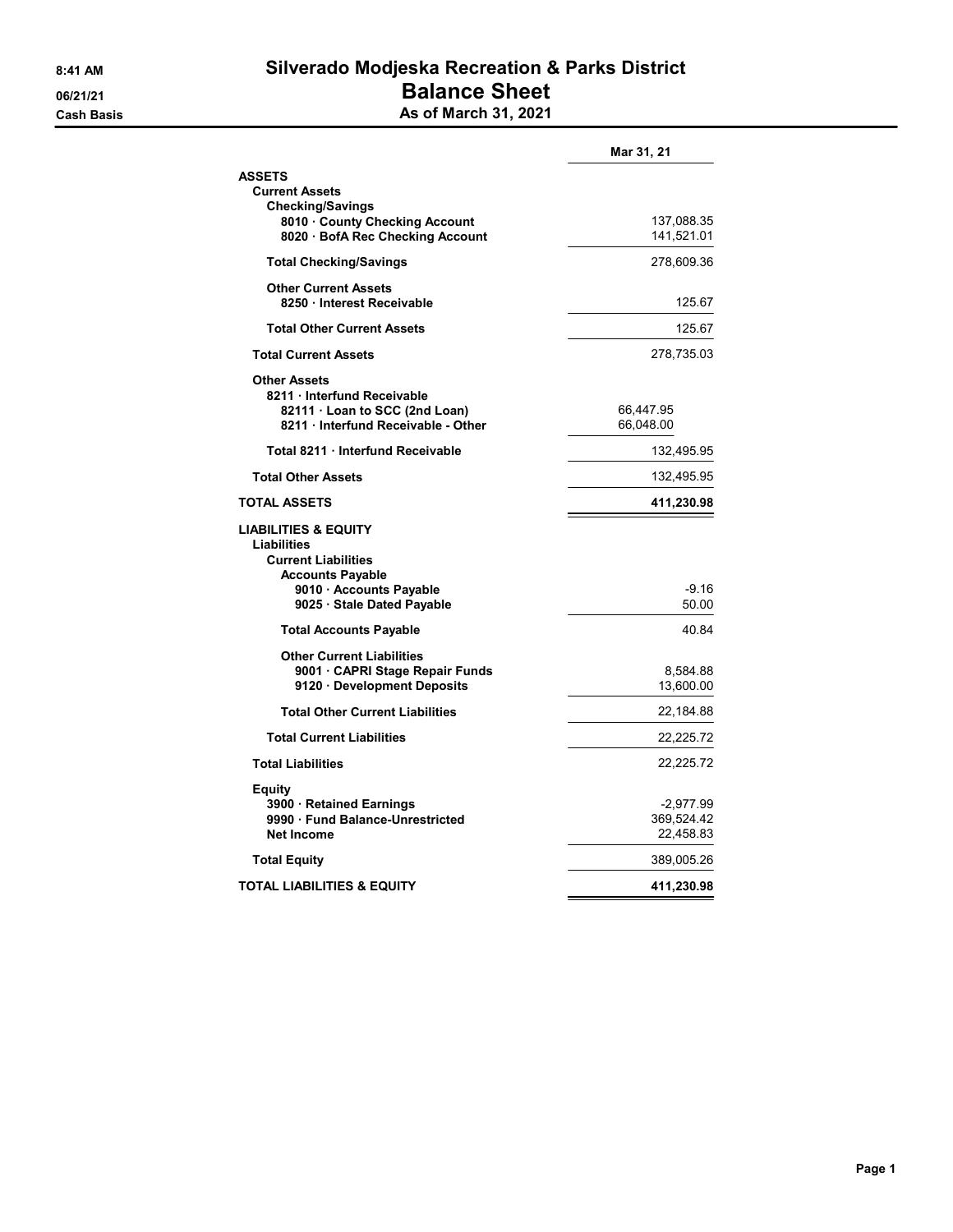# 8:42 AM Silverado Modjeska Recreation & Parks District 06/21/21 CONSERVENTING CONTROLLER TRANSACTION LIST by Vendor

#### March 2021

| <b>Type</b>                        | <b>Date</b> | <b>Num</b>    | Memo            | Account                  | Cir      | <b>Split</b>          | <b>Debit</b> | <b>Credit</b> |
|------------------------------------|-------------|---------------|-----------------|--------------------------|----------|-----------------------|--------------|---------------|
| <b>Canyon Septic Services</b>      |             |               |                 |                          |          |                       |              |               |
| Bill                               | 03/01/2021  |               |                 | $9010 \cdot$ Accounts Pa |          | $28003 \cdot$ Portab  |              | 190.00        |
| <b>Cox Communications</b>          |             |               |                 |                          |          |                       |              |               |
| Check                              | 03/10/2021  | <b>EFT</b>    | Account $\#001$ | $8020 \cdot$ BofA Rec Ch | x        | $0702 \cdot$ Telepho  |              | 284.30        |
| Fanello, Diana                     |             |               |                 |                          |          |                       |              |               |
| Bill                               | 03/04/2021  | 20210         | Services for    | $9010 \cdot$ Accounts Pa |          | -SPLIT-               |              | 678.60        |
| <b>Bill Pmt -Check</b>             | 03/18/2021  | 3401          | Services for    | $8020 \cdot$ BofA Rec Ch | X        | $9010 \cdot$ Account  |              | 678.60        |
| <b>Irvine Ranch Water District</b> |             |               |                 |                          |          |                       |              |               |
| Bill                               | 03/01/2021  | 78638         |                 | $9010 \cdot$ Accounts Pa |          | $28005 \cdot Water$   |              | 104.75        |
| <b>Bill Pmt -Check</b>             | 03/18/2021  | <b>CREDIT</b> | QuickBooks q    | $8020 \cdot$ BofA Rec Ch | X        | $9010 \cdot$ Account  | 0.00         |               |
| Southern California Edison         |             |               |                 |                          |          |                       |              |               |
| Check                              | 03/04/2021  | <b>EFT</b>    | 256998121 F     | $8020 \cdot$ BofA Rec Ch | $\times$ | $28001 \cdot$ Electri |              | 52.46         |
| Waste Management of OC             |             |               |                 |                          |          |                       |              |               |
| Bill                               | 03/01/2021  | 80662         | Account $8-55$  | $9010 \cdot$ Accounts Pa |          | 28002 · Waste         |              | 120.78        |
| Bill                               | 03/01/2021  | 80668.        | Account $8-55$  | $9010 \cdot$ Accounts Pa |          | $28002 \cdot Waste$   |              | 253.65        |
| <b>Bill Pmt -Check</b>             | 03/19/2021  | 3402          | Account $8-55$  | $8020 \cdot$ BofA Rec Ch | X        | $9010 \cdot$ Account  |              | 120.78        |